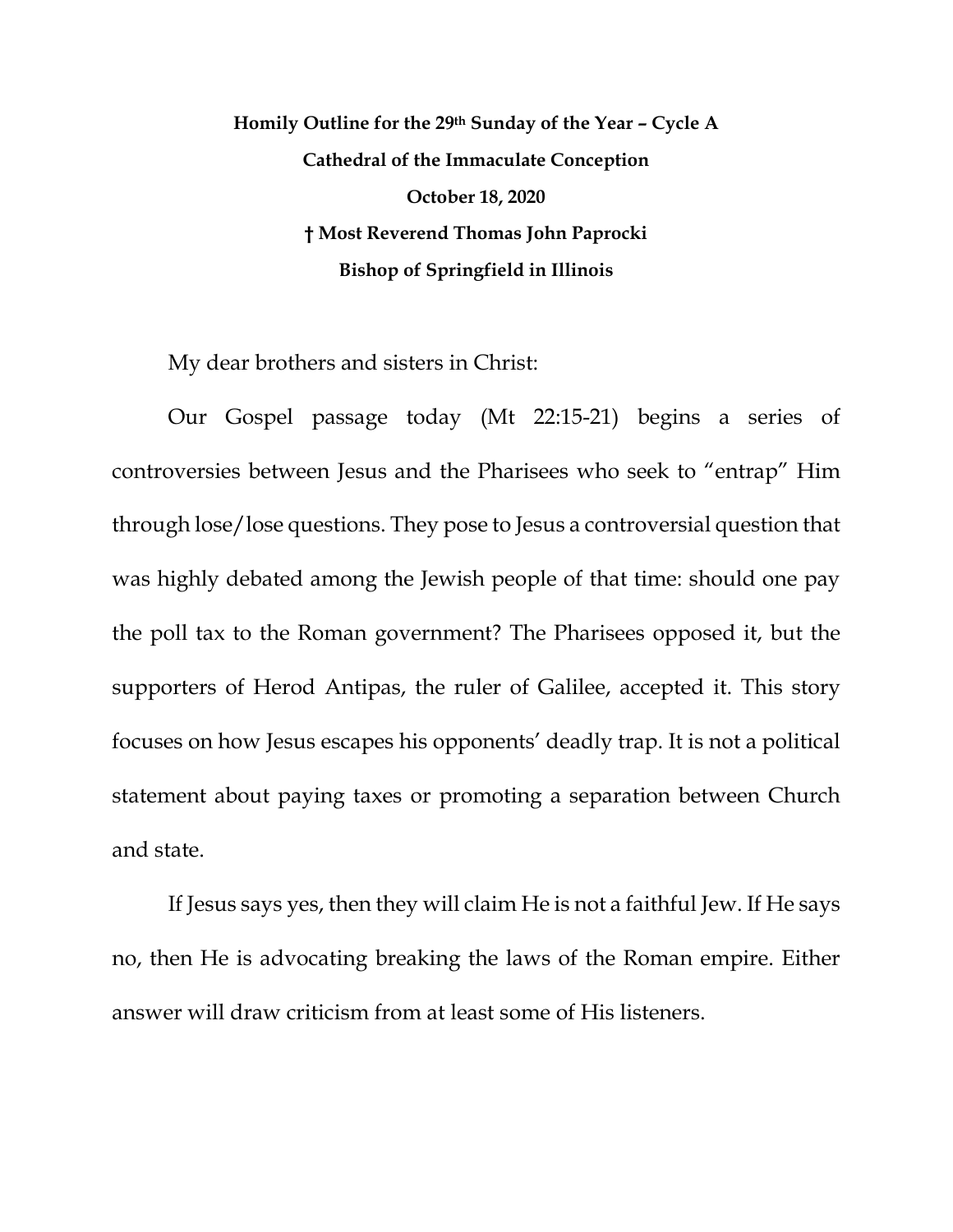Jesus immediately senses the malice of His opponents. Because He knows this is a test, He refers to his opponents as hypocrites. He asks the Pharisees for a Roman coin. A faithful Jew would not carry such a coin, but His opponents have one. He refers to the image on the coin that in Latin said, "Tiberius Caesar, son of the divine Augustus, great high priest." The opponents can easily identify the image. Technically, that Roman coin was the property of the emperor. Jesus very cleverly tells his opponents "to repay to Caesar what belongs to Caesar and to God what belongs to God." Only the official coin belongs to Caesar. However, Jewish creation theology taught that everything belonged to God. Jesus denies Caesar any claim to divinity. That is reserved to God alone. But Caesar can have back his one coin, for it already belongs to him.

"Repay to Caesar what belongs to Caesar and to God what belongs to God." This command of Our Lord has profound implications. On the one hand, Jesus affirms the duty in general to obey civil authority. This principle will be followed by the Christian community as we read in the *First Letter of Peter*: "Be subject to every human institution for the Lord's sake, whether it be to the king as supreme or to governors as sent by him for the punishment of evildoers and the approval of those who do good" (1 Peter 2:13-14). But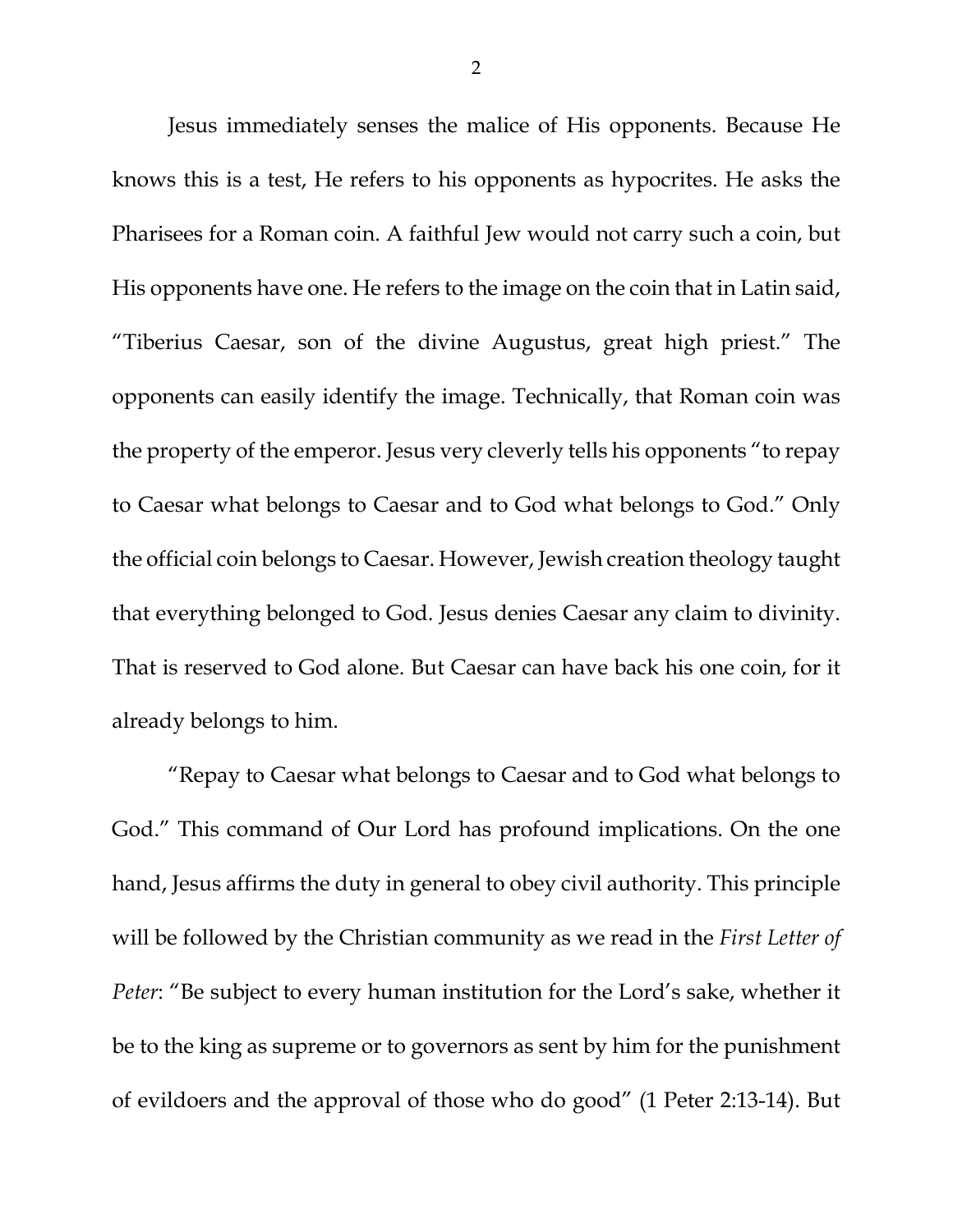this duty is not absolute, as he immediately adds, "Be free, yet without using freedom as a pretext for evil, but as slaves of God" (1 Peter 2:16). The first Pope also pointed out what to do when there is a conflict between the law of God and the law of man, as we read in the *Acts of the Apostles* when the disciples were ordered by the authorities not to teach in the Name of Jesus: "Peter and the apostles said in reply, "We must obey God rather than men'" (Acts 5:29).

This principle is codified in the Catholic Church's *Code of Canon Law* as follows: "Civil laws to which the law of the Church defers should be observed in canon law with the same effects, insofar as they are not contrary to divine law and unless it is provided otherwise in canon law."[1](#page-7-0)

This precedence of divine law over civil law places a responsibility on government officials to make sure that civil laws are not contrary to divine law.

In this regard, during this month of October, designated as Respect Life Month by the Catholic Bishops of the United States, it is important to note that abortion is contrary to both divine law and canon law[.2](#page-8-0) Government officials should act accordingly.

3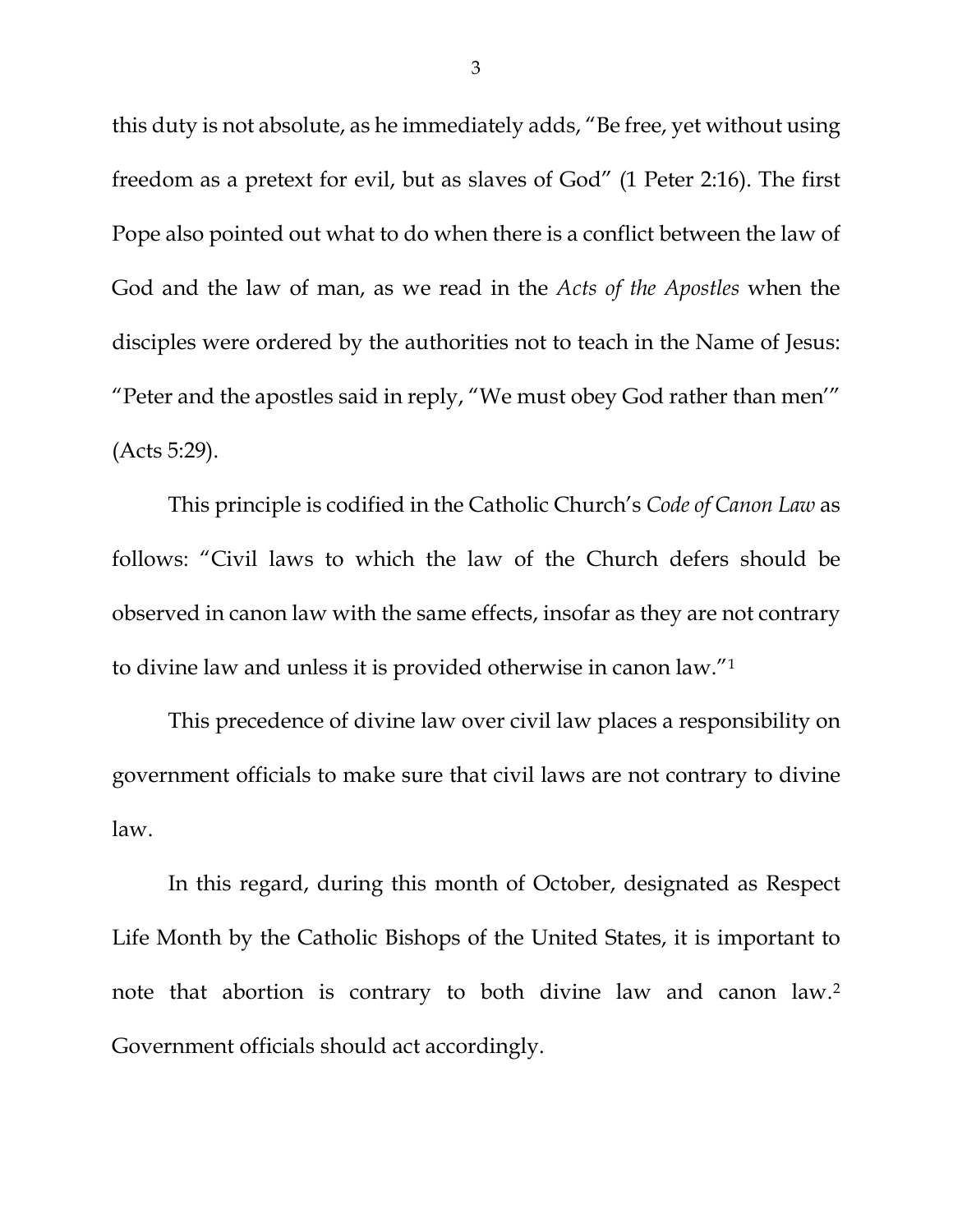Unfortunately, former Vice-President Joe Biden has said recently that, if he were elected President, he would seek to codify the abortion license of *Roe v. Wade* into federal law if it were overturned in the U.S. Supreme Cour[t3](#page-8-1) and he would support the repeal of the Hyde Amendment which prohibits federal funding of abortion.[4](#page-8-2)

His running mate, Kamala Harris, has also been strident in her support of abortion. In 2016, for example, as Attorney General of California, Kamala Harris initiated the prosecution of David Daleiden, a journalist with nearly a decade of experience in conducting investigative research on the abortion industry, after he documented Planned Parenthood's illegal sale of body parts from aborted fetuses.[5](#page-8-3) Harris orchestrated the raid of Daleiden's apartment, in which authorities seized a laptop and several hard drives that contained the videos he filmed as part of his exposé of Planned Parenthood[.6](#page-8-4)

Joe Biden's and Kamala Harris' vehement support for laws that promote abortion is has led many people to ask if it is a sin to vote for them.

In seeking to answer that question, it must be noted first of all that voting itself is not a sin; in fact, it is a good thing to vote.[7](#page-8-5) But voting for someone who promotes an intrinsic evil raises the question of cooperation

4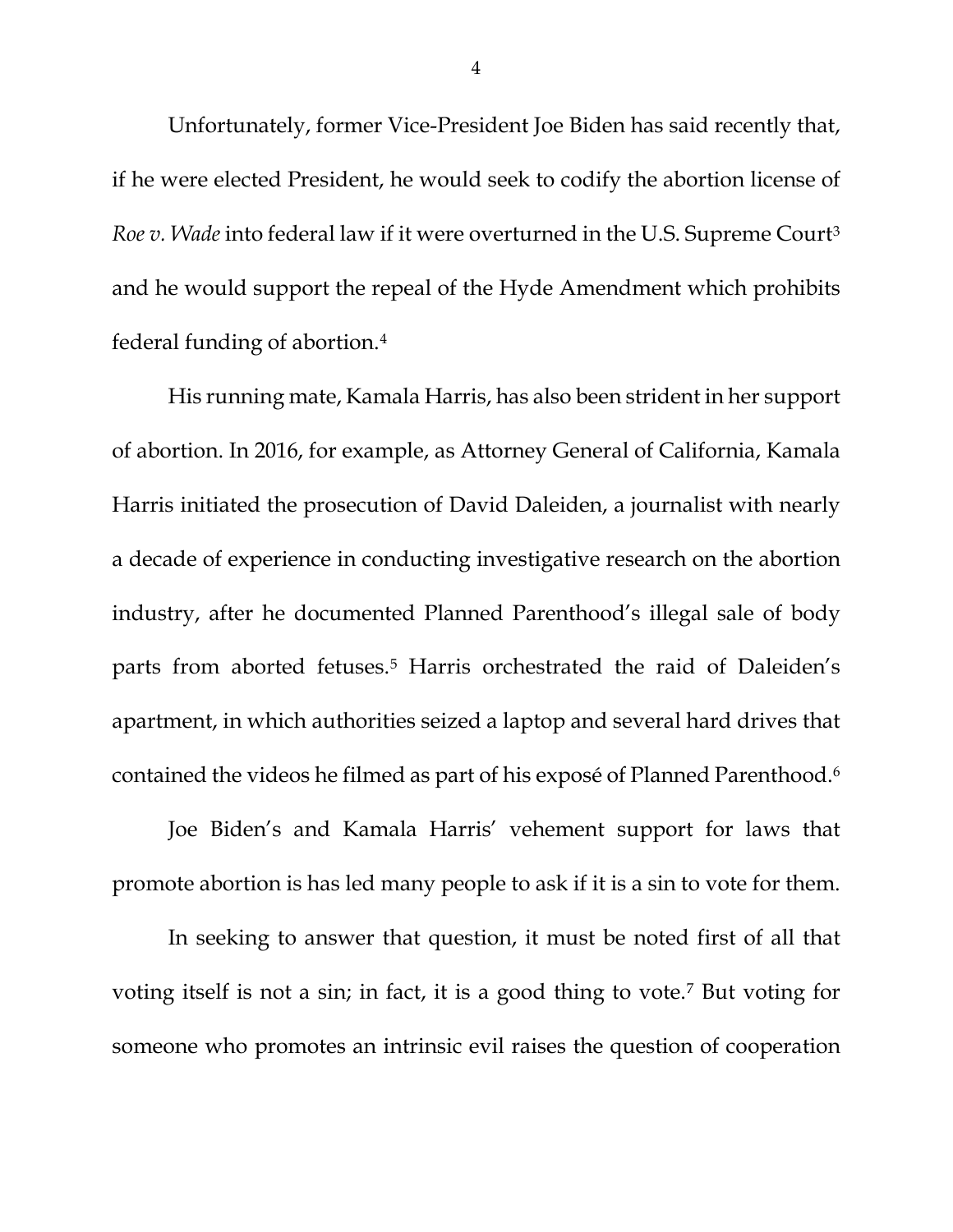with evil. This is where the analysis becomes somewhat complex and does not lend itself to simple yes or no sound bites.

In this regard, Catholic moral theology distinguishes between formal and material cooperation. Formal cooperation is when someone shares the evil intent of the wrongdoer or otherwise "agrees with, condones, or approves of the wrongdoer's action, at least to some degree. Formal cooperation in the wrongdoing of another is always wrong."[8](#page-8-6)

Material cooperation occurs when "one does not share the intention of the wrongdoer, but is in some way involved with the wrongdoer. . . . Material cooperation is considered immediate when the cooperator's act assists in the performance of the wrongdoing in an essential way. . . . Material cooperation itself can be distinguished by being 'proximate' mediate material cooperation or 'remote' mediate material cooperation. . . . Material cooperation requires a proportionately grave reason. The more proximate the cooperation, the more proportionately grave the reasons needed for the action to be justified."[9](#page-8-7)

Applying these principles to the question at hand, voting for someone with the intent to support abortion is formal cooperation and is always sinful. On the other hand, the person who does not intend to support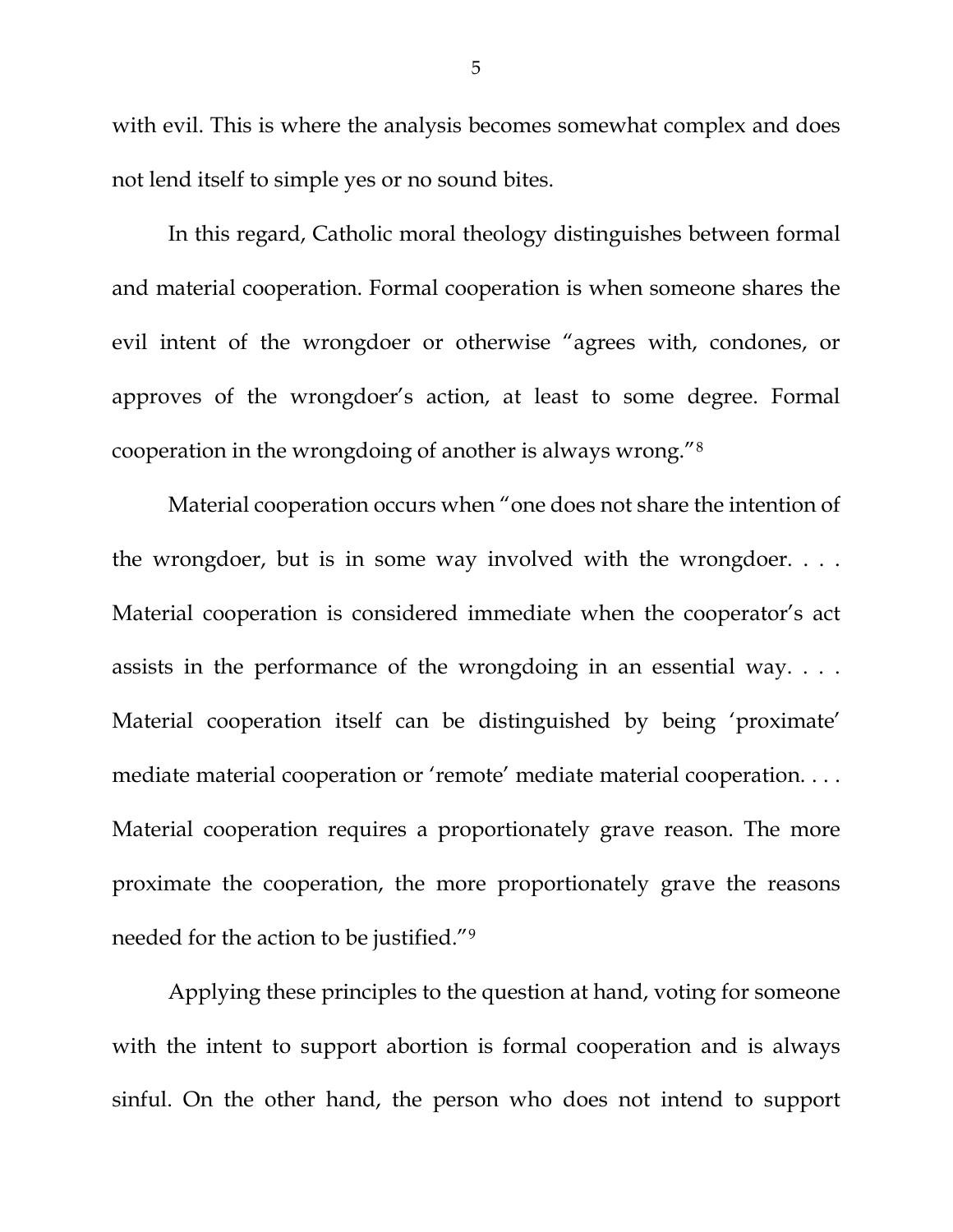abortion but votes for someone who will promote abortion becomes a cooperator in an intrinsic evil.

Two points to note here: when we say that an action is sinful, the Church is speaking about an objective reality, not the subjective state of a person's soul before God. According to the *Catechism of the Catholic Church*, "Sins are rightly evaluated according to their gravity. . . . Mortal sin destroys charity in the heart of man by a grave violation of God's law; it turns man away from God, who is his ultimate end and his beatitude, by preferring an inferior good to him. Venial sin allows charity to subsist, even though it offends and wounds it.["10](#page-8-8)

"For a sin to be mortal, three conditions must together be met: Mortal sin is sin whose object is grave matter and which is also committed with full knowledge and deliberate consent."[11](#page-8-9) Abortion is always a grave matter, and it is a mortal sin if committed with full knowledge and deliberate consent.

It can be argued that the cooperation in this grave evil when voting is mediate because that one person's vote may not be essential to the procurement of abortion. But mediate cooperation in a grave evil requires a proportionately grave reason to be justified. Over 860,000 abortions took place in 2017, the latest year reported in the U.S.[12](#page-8-10) In order to justify voting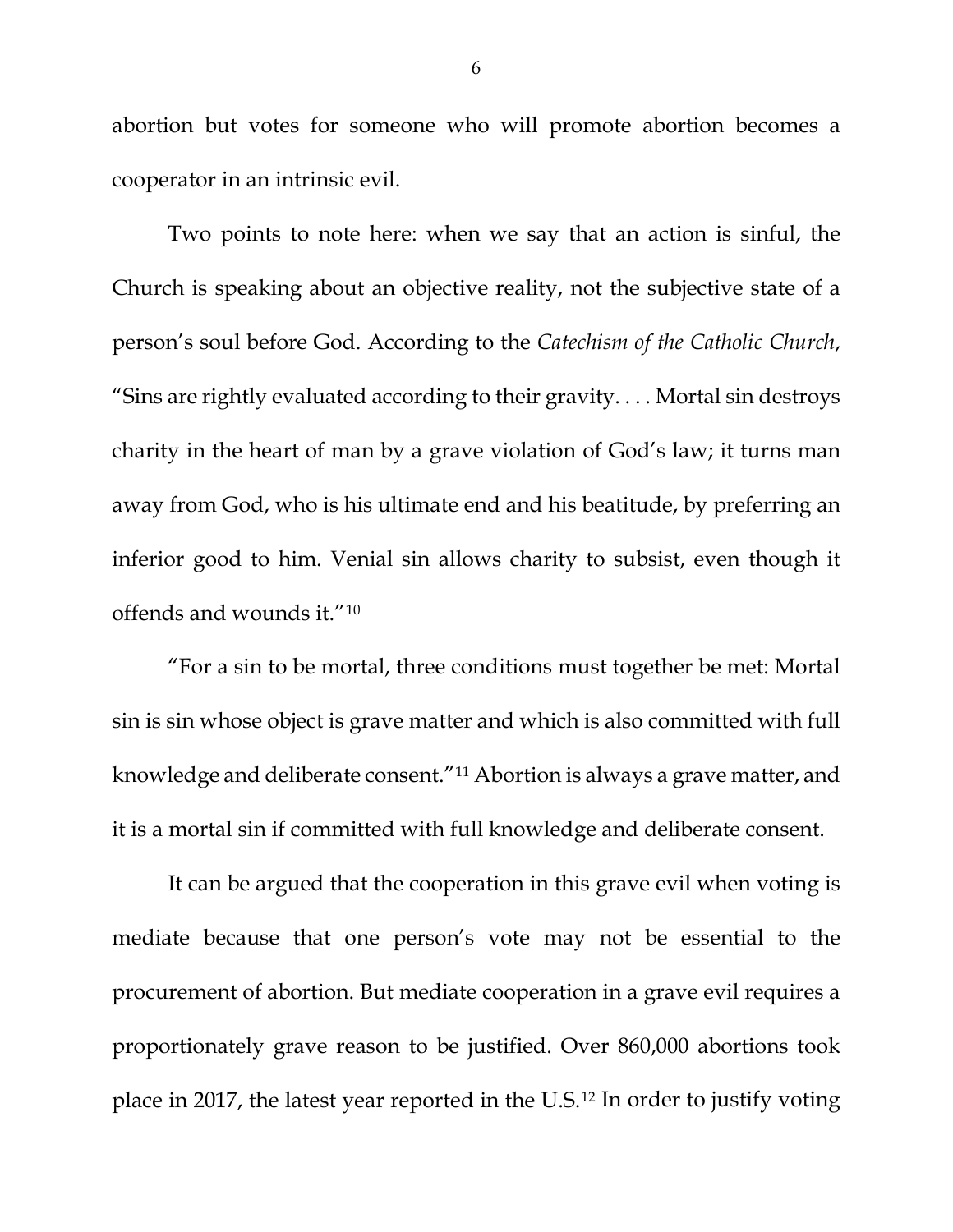for a proponent of abortion, one would need a proportionately grave reason that outweighs the killing of 860,000 babies per year.

Some argue, for example that that the death penalty is a proportionately grave reason. There are two problems, however, with trying to make that moral equivalence. First, capital punishment is not in the same moral category as abortion. While abortion is considered to be an intrinsic evil,<sup>[13](#page-8-11)</sup> the death penalty has called "inadmissible" by Pope Francis, which is not the same as calling it an intrinsic evil, but is more of a prudential judgment about its efficacy.<sup>[14](#page-9-0)</sup>

The second problem with this argument is the lack of numerical equivalency. While over 860,000 abortions took place in our country in the last reported year, there were a total of 22 executions of prisoners in seven states in 2019, with zero executions in the State of Illinois.[15](#page-9-1) It is hard to see how voting for someone who opposes the death penalty would be a proportionately grave reason to justify voting for that same candidate who promotes abortion.

Notice that there are several steps that are involved in this reasoning process, only the last of which is for the person to reach a conclusion, but a conclusion nevertheless based on sound moral reasoning.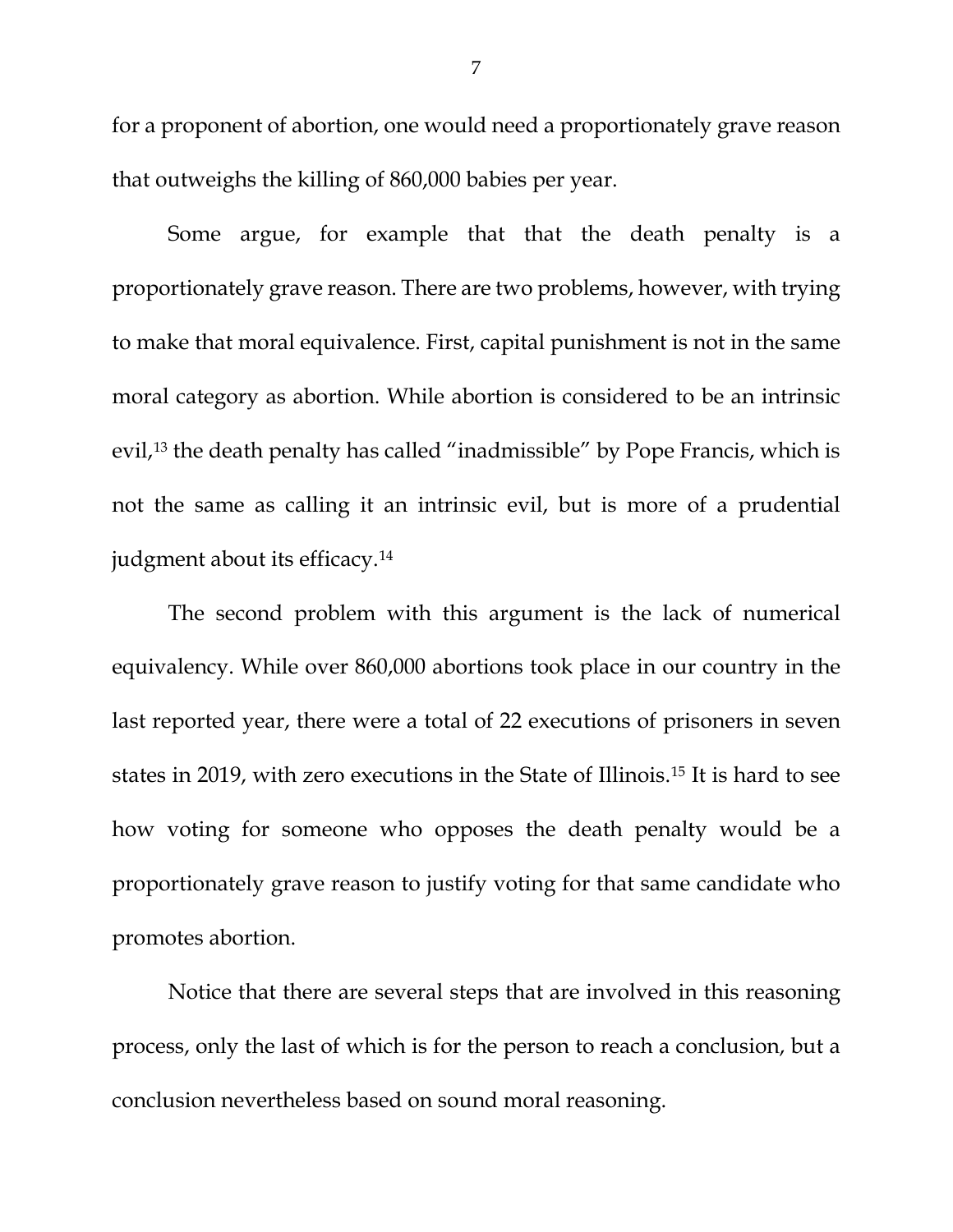I acknowledge that the above moral analysis is somewhat complex, but questions of conscience are more than a feeling about right or wrong. The natural law is written on our hearts, but is discerned through reason based on Sacred Scripture and the constant Tradition of the church. I wrote my column on this topic in today's issue of *Catholic Times*, which is available online on our diocesan website at [www.dio.org.](http://www.dio.org/) I encourage you to read and study this text carefully.

"Repay to Caesar what belongs to Caesar and to God what belongs to God." At first hearing, this may sound like a neat division of property, asserting that some things belong to the emperor and some things belong to God. In fact, as Jesus knew when He said this, *everything* belongs to God our Creator. The emperor in Jesus' time and the government in our time, as well as all of us, are merely stewards of what God has given to us in His creation. All life, from the moment of conception until natural death, belongs to God. Please pray for our country that we may all live the Gospel of life.

<span id="page-7-0"></span>May God give us this grace. Amen.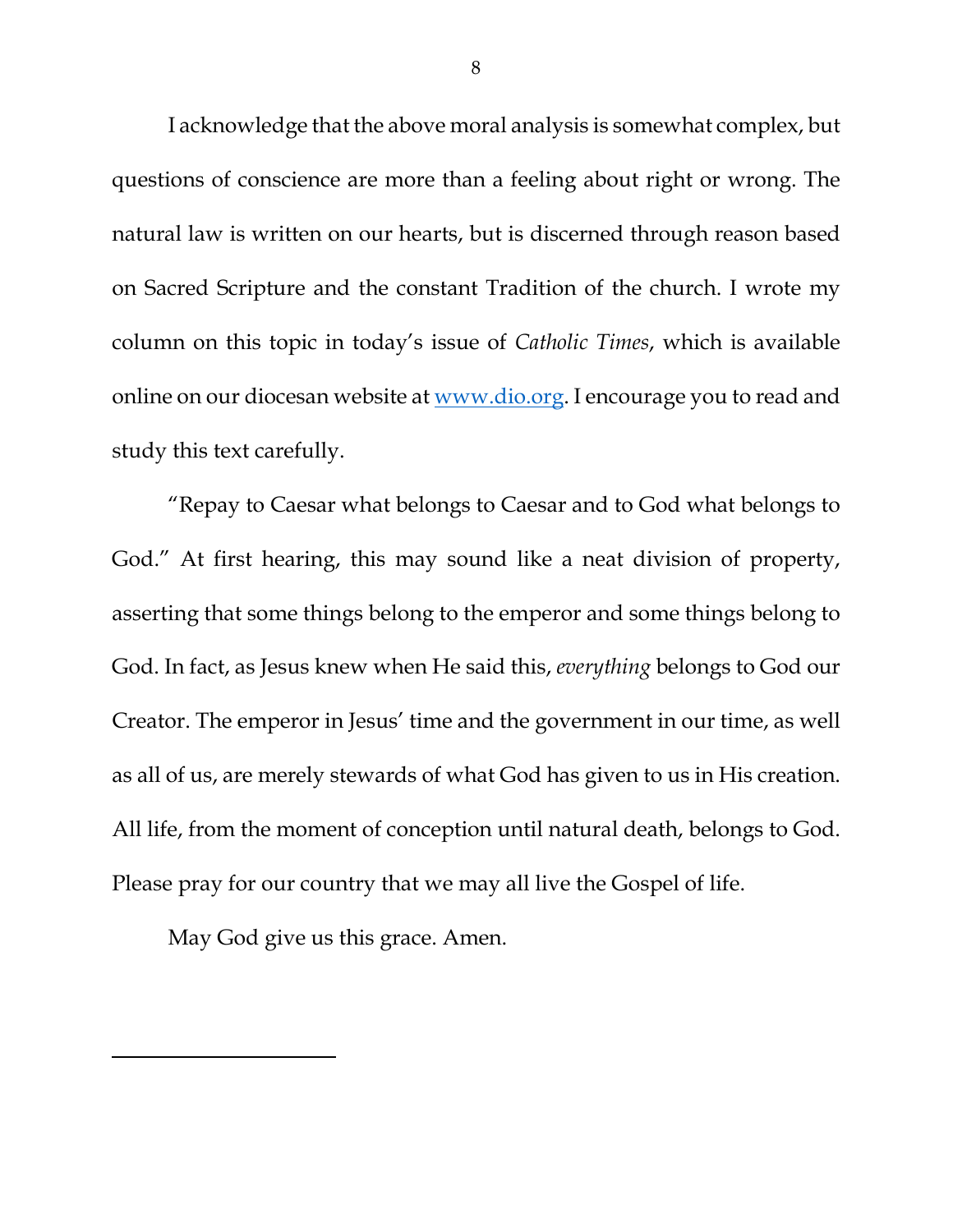<sup>1</sup> *Code of Canon Law: Latin-English Edition* (Washington, DC: CLSA, 1983), canon 22.

<span id="page-8-0"></span><sup>2</sup> *Code of Canon Law*, canon 1398.

<span id="page-8-1"></span><sup>3</sup> Alexandra DeSanctis, "Biden Reiterates Promise to Make Roe v. Wade the 'Law of the Land,'" *National Review*, October 6, 2020, accessed online at

[https://www.nationalreview.com/corner/biden-reiterates-promise-to-make-roe-v-wade-the](https://www.nationalreview.com/corner/biden-reiterates-promise-to-make-roe-v-wade-the-law-of-the-land/)[law-of-the-land/.](https://www.nationalreview.com/corner/biden-reiterates-promise-to-make-roe-v-wade-the-law-of-the-land/)

<span id="page-8-2"></span><sup>4</sup> Bobby Allyn, "Biden Reverses Position, Rejects Hyde Amendment, Cites Attacks On Abortion Access," *NPR*,

June 6, 2019, accessed online at [https://www.npr.org/2019/06/06/730515910/biden-reverses](https://www.npr.org/2019/06/06/730515910/biden-reverses-position-rejects-hyde-amendment-cites-attacks-on-abortion-access)[position-rejects-hyde-amendment-cites-attacks-on-abortion-access.](https://www.npr.org/2019/06/06/730515910/biden-reverses-position-rejects-hyde-amendment-cites-attacks-on-abortion-access)

<span id="page-8-3"></span><sup>5</sup> Madeline Osburn, "Four Years Later, Planned Parenthood Whistleblower Still Trapped In Kamala Harris's Persecution," *The Federalist*, August 20, 2020, accessed online at [https://thefederalist.com/2020/08/20/four-years-later-planned-parenthood-whistleblower](https://thefederalist.com/2020/08/20/four-years-later-planned-parenthood-whistleblower-still-trapped-in-kamala-harriss-persecution/)[still-trapped-in-kamala-harriss-persecution/.](https://thefederalist.com/2020/08/20/four-years-later-planned-parenthood-whistleblower-still-trapped-in-kamala-harriss-persecution/)

<span id="page-8-4"></span><sup>6</sup> Samuel Smith, "California Atty. Gen Behind Raid of Pro-Life Activist's Apartment Actively Advocates for Planned Parenthood," *The Christian Post*, April 7, 2016, accessed online at [https://www.christianpost.com/news/california-attorney-general-kamala-harris-raid-pro-life](https://www.christianpost.com/news/california-attorney-general-kamala-harris-raid-pro-life-david-daleiden-apartment-planned-parenthood.html)[david-daleiden-apartment-planned-parenthood.html.](https://www.christianpost.com/news/california-attorney-general-kamala-harris-raid-pro-life-david-daleiden-apartment-planned-parenthood.html)

<span id="page-8-5"></span><sup>7</sup> "In the Catholic Tradition, responsible citizenship is a virtue, and participation in political life is a moral obligation." *Forming Consciences for Faithful Citizenship* (Washington, D.C.: United States Conference of Catholic Bishops, 2015), n. 13, accessed online at [https://www.usccb.org/offices/justice-peace-human-development/forming-consciences](https://www.usccb.org/offices/justice-peace-human-development/forming-consciences-faithful-citizenship)[faithful-citizenship.](https://www.usccb.org/offices/justice-peace-human-development/forming-consciences-faithful-citizenship)

<span id="page-8-6"></span><sup>8</sup> Principle of Cooperation Task Force of the Catholic Health Association, *Resources About the Principle of Cooperation For the Catholic Health Ministry* (Washington, D.C. and St. Louis, Missouri: Catholic Health Association of the United States, 2013), p. 6.

<span id="page-8-7"></span><sup>9</sup> CHA Principle of Cooperation Task Force, *Resources About the Principle of Cooperation*, pp. 6-7.

<span id="page-8-8"></span><sup>10</sup> *Catechism of the Catholic Church*, nos. 1854-1855.

<span id="page-8-9"></span><sup>11</sup> *Catechism of the Catholic Church*, nos. 1857.

<span id="page-8-10"></span><sup>12</sup> Guttmacher Institute, "Induced Abortion in the United States," September 2019, accessed online at [https://www.guttmacher.org/fact-sheet/induced-abortion-united-states.](https://www.guttmacher.org/fact-sheet/induced-abortion-united-states)

<span id="page-8-11"></span><sup>13</sup> "A Catholic cannot vote for a candidate who favors a policy promoting an intrinsically evil act, such as abortion, euthanasia, assisted suicide, deliberately subjecting workers or the poor to subhuman living conditions, redefining marriage in ways that violate its essential meaning, or racist behavior, if the voter's intent is to support that position. In such cases, a Catholic would be guilty of formal cooperation in grave evil." USCCB, *Forming Consciences for Faithful*